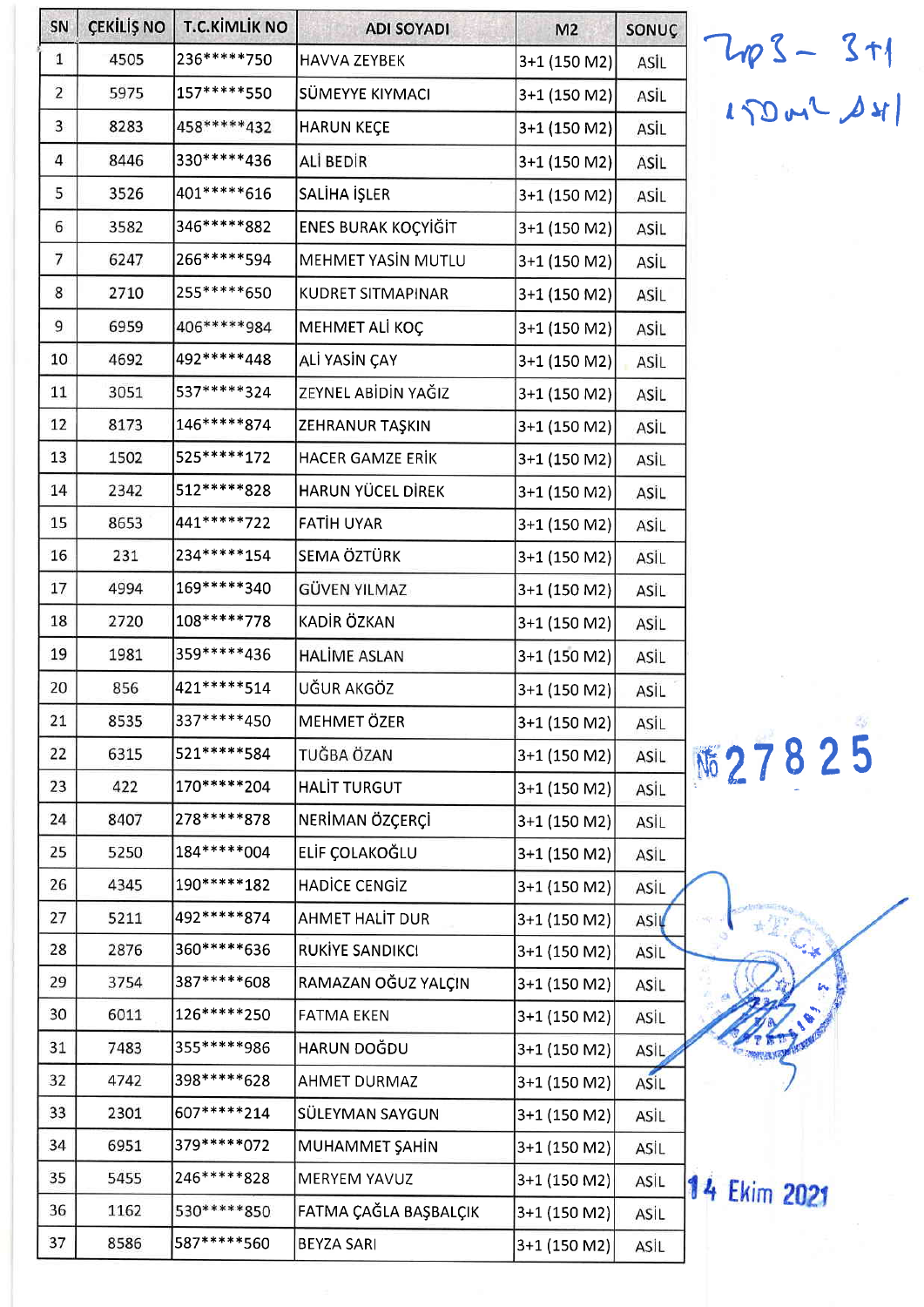| 38 | 5321 | 307*****604     | MEHMET BAŞKAYA          | $3+1$ (150 M2) | ASİL        |
|----|------|-----------------|-------------------------|----------------|-------------|
| 39 | 2495 | 548*****790     | FADİMANA TURACI         | $3+1$ (150 M2) | ASİL        |
| 40 | 2874 | 264 ***** 666   | AYŞE ALKAN              | $3+1$ (150 M2) | ASİL        |
| 41 | 3514 | 376*****834     | FUNDA GÜRBÜZ            | $3+1$ (150 M2) | ASİL        |
| 42 | 908  | 230 ***** 942   | MELAHAT KAYA            | $3+1$ (150 M2) | ASİL        |
| 43 | 7033 | 316*****834     | GÜLNUR BABAYİĞİT        | 3+1 (150 M2)   | ASİL        |
| 44 | 1451 | 115******016    | HÜLYA SEVEN             | 3+1 (150 M2)   | ASİL        |
| 45 | 7750 | 199*****618     | <b>EMEL DAĞDEVİREN</b>  | 3+1 (150 M2)   | ASİL        |
| 46 | 975  | 272 ***** 322   | HASAN HÜSEYİN DEMİRLENK | 3+1 (150 M2)   | ASİL        |
| 47 | 2392 | 156*****674     | <b>TUBA AKKOYUN</b>     | 3+1 (150 M2)   | ASİL        |
| 48 | 5224 | 106*****046     | <b>CANER GENCER</b>     | 3+1 (150 M2)   | ASİL        |
| 49 | 6092 | 461 ***** * 006 | GÜLEN TUĞÇE GEZEN       | 3+1 (150 M2)   | ASİL        |
| 50 | 2091 | 414*****884     | GÜLNİHAL ÇANAKCI        | 3+1 (150 M2)   | ASİL        |
| 51 | 3085 | 299 ***** 760   | <b>HALİME KITIR</b>     | $3+1$ (150 M2) | ASİL        |
| 52 | 377  | 428 ***** 266   | SELAMET KIRBAŞ          | 3+1 (150 M2)   | ASİL        |
| 53 | 282  | 108*****564     | ŞİLEN YILDIRIM          | 3+1 (150 M2)   | ASİL        |
| 54 | 8612 | 190******086    | İLYAS KORKMAZ           | 3+1 (150 M2)   | <b>ASIL</b> |
| 55 | 5781 | 614*****478     | MÜBERRA ACAR            | 3+1 (150 M2)   | ASİL        |
| 56 | 1415 | 368*****648     | ADEM GÜNEŞ              | 3+1 (150 M2)   | ASİL        |
| 57 | 8662 | 217******088    | KÜPRA ÖZÜMSÜYER         | $3+1$ (150 M2) | ASİL        |
| 58 | 7850 | 233 ***** 574   | <b>EMRE BAYRAKCI</b>    | $3+1$ (150 M2) | ASİL        |
| 59 | 2691 | 297*****350     | SEVGİ ÖZER              | 3+1 (150 M2)   | ASİL        |
| 60 | 3421 | 193******040    | HALİME KARAKAYA         | $3+1$ (150 M2) | ASİL        |
|    |      |                 |                         |                |             |

## 市27825

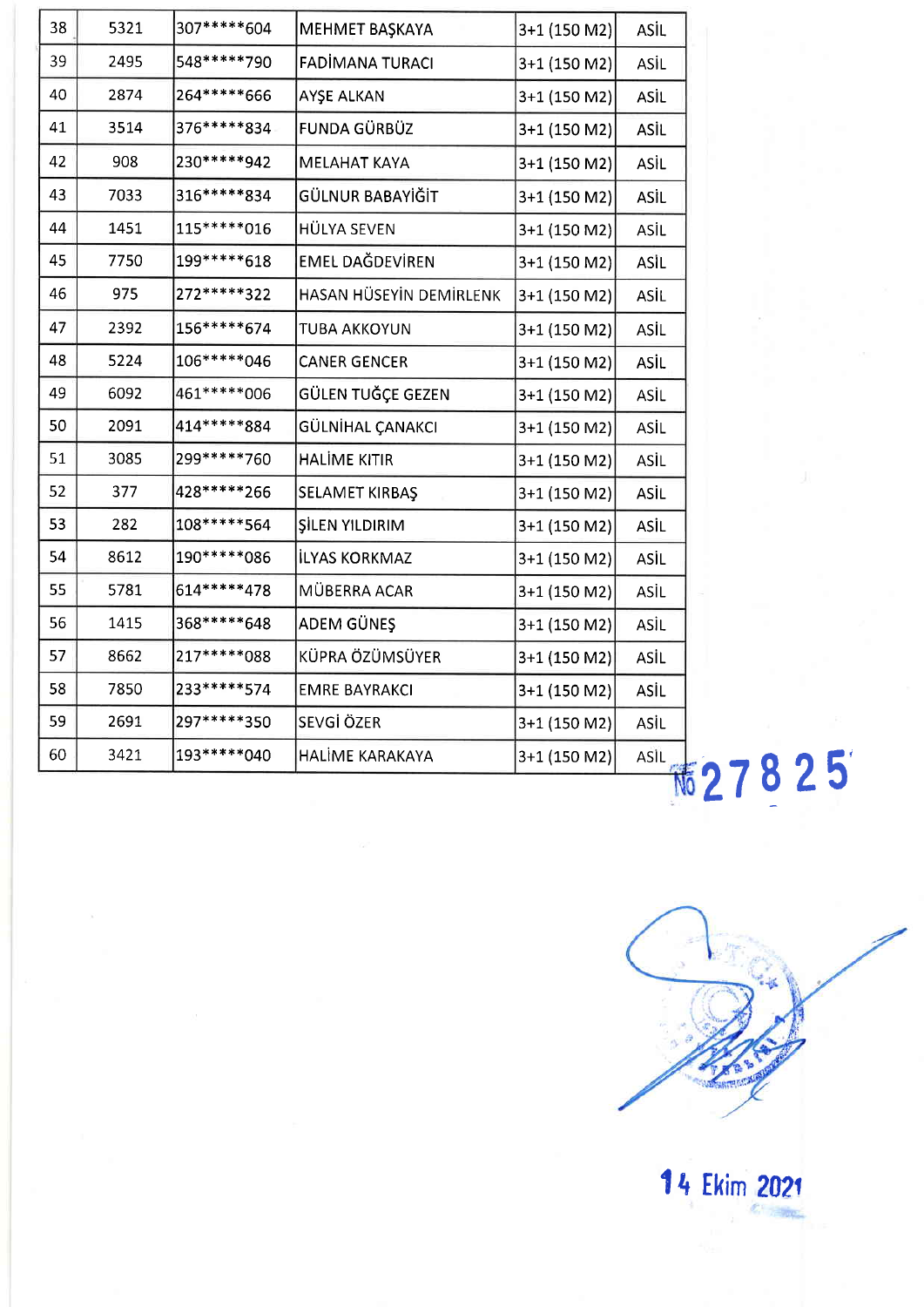| 61 | 7454 | 476*****036   | MEHMET TEKIN         | 3+1 (150 M2) | ASİL |
|----|------|---------------|----------------------|--------------|------|
| 62 | 4378 | 619 ***** 488 | FATİH MEHMET KUŞAK   | 3+1 (150 M2) | ASIL |
| 63 | 6043 | 318 ***** 518 | HAMİDE TAŞKIN        | 3+1 (150 M2) | ASİL |
| 64 | 8777 | 307*****542   | İLYAS ÇİÇEKLİ        | 3+1 (150 M2) | ASİL |
| 65 | 7269 | 133*****824   | KEMAL ÖZKAN          | 3+1 (150 M2) | ASIL |
| 66 | 7319 | 285*****086   | ABDULLAH ULUSAN      | 3+1 (150 M2) | ASİL |
| 67 | 3172 | 351 ***** 786 | TESLİME KOÇAK        | 3+1 (150 M2) | ASIL |
| 68 | 3980 | 201*****238   | SONER SOLAK          | 3+1 (150 M2) | ASİL |
| 69 | 2451 | 450*****372   | <b>MERYEM UYSAL</b>  | 3+1 (150 M2) | ASİL |
| 70 | 4769 | 503******140  | MUSTAFA KÜÇÜKSAKALLI | 3+1 (150 M2) | ASIL |
| 71 | 271  | 233*****050   | MESUD HIFZULLAH KART | 3+1 (150 M2) | ASİL |

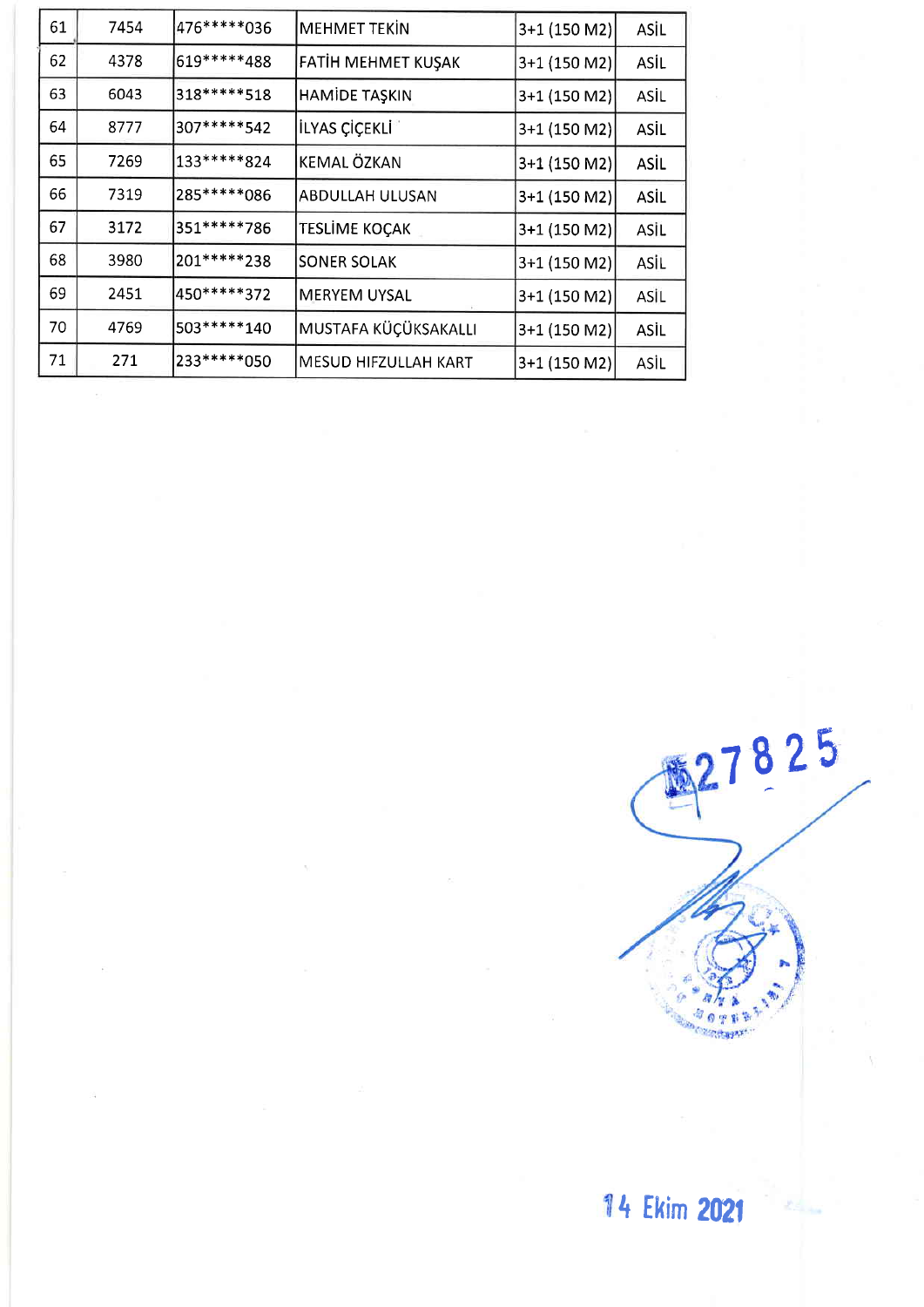| $\mathbf{1}$   | $\overline{2}$ | 392 ***** 538 | İSMAİL ŞAHİN           | 3+1 (150 M2)     | YEDEK          |                                       |
|----------------|----------------|---------------|------------------------|------------------|----------------|---------------------------------------|
| $\overline{2}$ | 8042           | 170*****120   | <b>ABDULLAH SARI</b>   | $3+1$ (150 M2)   | <b>YEDEK</b>   | 7183 -<br>150m <sup>2</sup><br>71 Yed |
| 3              | 5600           | 462*****634   | MEHMET SEYHAN          | $3+1$ (150 M2)   | YEDEK          |                                       |
| 4              | 5796           | 270******150  | KADRİYE YÜCEL          | $3+1$ (150 M2)   | YEDEK          |                                       |
| 5              | 4628           | 300*****912   | <b>EMINE ATICI</b>     | 3+1 (150 M2)     | YEDEK          |                                       |
| 6              | 4642           | 158*****472   | SEVCAN TOKSÖZ          | 3+1 (150 M2)     | YEDEK          |                                       |
| $\overline{7}$ | 8213           | 475******150  | <b>BERNA KUZU</b>      | 3+1 (150 M2)     | YEDEK          |                                       |
| 8              | 2852           | 307*****428   | KÜPRA SOLAK            | $3+1$ (150 M2)   | YEDEK          |                                       |
| 9              | 1187           | 229 ***** 274 | NAZÍRE KARACA          | 3+1 (150 M2)     | <b>YEDEK</b>   |                                       |
| 10             | 7503           | 491 ***** 786 | HASAN KARAKAŞ          | 3+1 (150 M2)     | <b>YEDEK</b>   |                                       |
| 11             | 5501           | 151*****948   | MÜSLÜME YILDIZ         | $3+1$ (150 M2)   | <b>YEDEK</b>   |                                       |
| 12             | 7878           | 287*****864   | HÜSNÜ CEYLAN           | $3+1$ (150 M2)   | YEDEK          |                                       |
| 13             | 4609           | 201******292  | <b>SEHER TURAN</b>     | $3+1$ (150 M2)   | <b>YEDEK</b>   |                                       |
| 14             | 2597           | 267*****182   | EDA ARIKAN             | 3+1 (150 M2)     | YEDEK          |                                       |
| 15             | 2681           | 446*****918   | SITKI KÜÇÜKBEZİRCİ     | $3+1$ (150 M2)   | YEDEK          |                                       |
| 16             | 2218           | 506*****460   | ALİ EROL               | 3+1 (150 M2)     | YEDEK          |                                       |
| 17             | 7141           | 126******024  | <b>MEHMET AY</b>       | 3+1 (150 M2)     | YEDEK          |                                       |
| 18             | 2477           | 403*****348   | BURAK GÜLCAN           | 3+1 (150 M2)     | YEDEK          |                                       |
| 19             | 6915           | 247*****110   | NAFİYA ÇOBAN           | $3+1$ (150 M2)   | YEDEK          |                                       |
| 20             | 2890           | 517*****588   | SAMİ YILMAZ            | $3+1$ (150 M2)   | <b>YEDEK</b>   |                                       |
| 21             | 2137           | 445*****764   | ŞERİFE AŞCI            | $3+1$ (150 M2)   | YEDEK          |                                       |
| 22             | 2418           | 661 ***** 946 | CENGIZ MUTLU           | 3+1 (150 M2)     | <b>YEDEK</b>   |                                       |
| 23             | 6542           | 583*****974   | BEYZA NUR AYDEMİR      | 3+1 (150 M2)     | YEDEK          |                                       |
| 24             | 8796           | 180*****860   | EMINE ULUĞ             | 3+1 (150 M2)     | <b>YEDEK</b>   |                                       |
| 25             | 8367           | 101******832  | <b>EMRE YALÇIN</b>     | 3+1 (150 M2)     | YEDEK <b>6</b> | 825                                   |
| 26             | 6984           | 431 ***** 424 | HATİCE BÜŞRA ÇEVİK     | 3+1 (150 M2)     | <b>YEDEK</b>   |                                       |
| 27             | 219            | 182*****972   | MAHMUT SAMİ ÖZDİL      | 3+1 (150 M2)     | <b>YEDEK</b>   |                                       |
| 28             | 7003           | 296*****254   | <b>ARİF ZAMBAKCI</b>   | 3+1 (150 M2)     | <b>YEDEK</b>   |                                       |
| 29             | 1497           | 519 ***** 164 | AHMET BEKİROĞLU        | 3+1 (150 M2)     | YEDEK          |                                       |
| 30             | 5538           | 329 ***** 146 | HURİYE TOKGÖZ          | 3+1 (150 M2)     | <b>YEDEK</b>   |                                       |
| 31             | 3565           | 172*****224   | <b>MEDIHA AKAR</b>     | 3+1 (150 M2)     | <b>YEDEK</b>   |                                       |
| 32             | 2404           | 460******074  | ABDULLAH ERÖZ          | 3+1 (150 M2)     | <b>YEDEK</b>   |                                       |
| 33             | 747            | 137*****686   | <b>ALİ SOLAK</b>       | 3+1 (150 M2)     | YEDEK          |                                       |
| 34             | 3251           | 298*****506   | MUSTAFA ALTINTAS       | $3+1$ (150 M2)   | <b>YEDEK</b>   |                                       |
| 35             | 7883           | 302 ***** 336 | <b>SELÇUK KAYA</b>     | 3+1 (150 M2)     | YEDEK          |                                       |
| 36             | 7125           | 305******780  | AHMET YENİ             | $ 3+1$ (150 M2)  | YEDEK          | 4 Ekim 2021                           |
| 37             | 3549           | 157*****508   | ŞEYMA IŞIKCI           | 3+1 (150 M2)     | YEDEK          |                                       |
| 38             | 5496           | 145******858  | MAHMUT REFİK USMANOĞLU | $ 3+1 $ (150 M2) | YEDEK          |                                       |
|                |                |               |                        |                  |                |                                       |

23 - 3 +1<br>On<sup>2</sup><br>Yedeh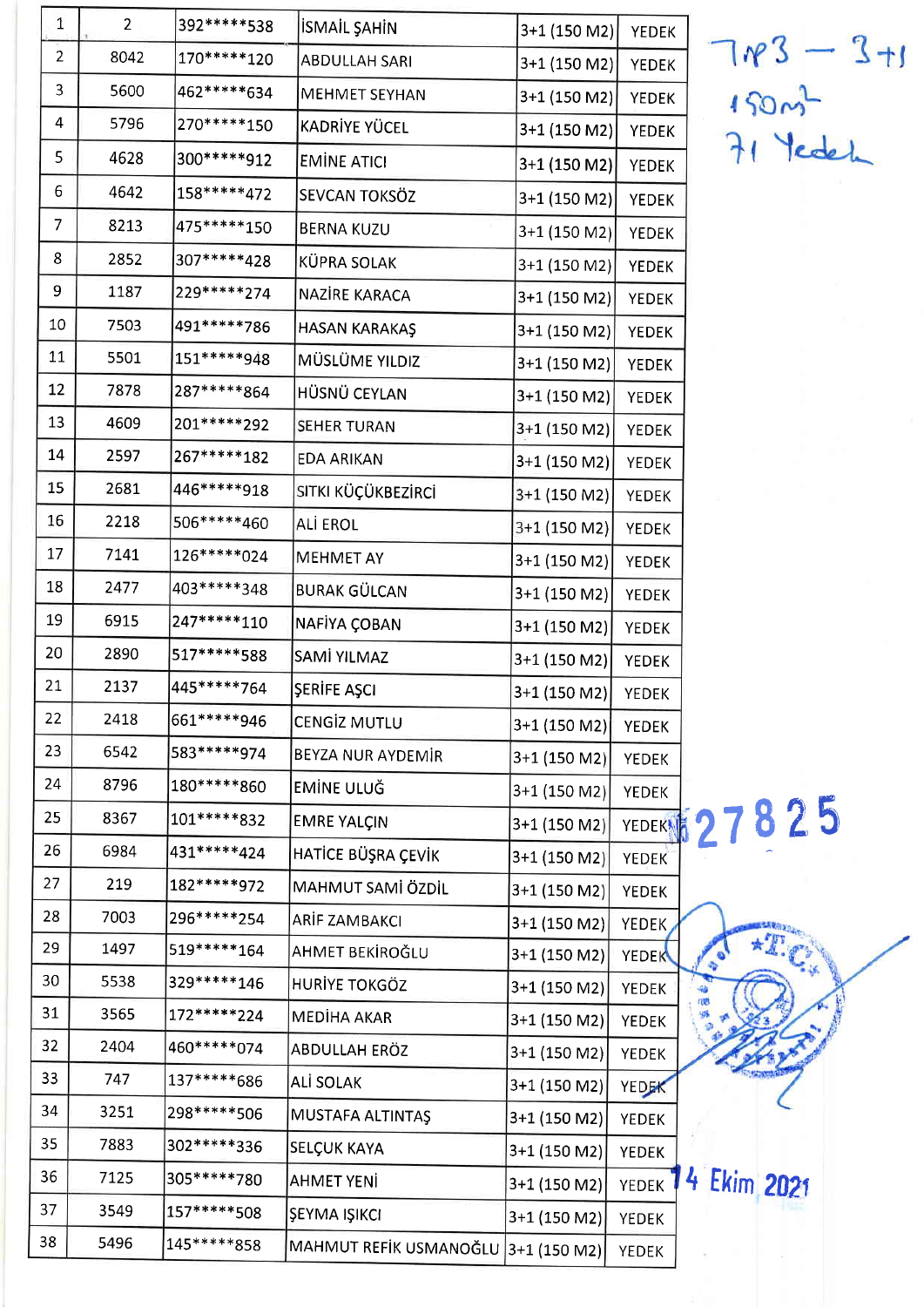| 39 | 8718 | 141*****784   | SAYESTE GÜL AKBAL     | $ 3+1(150 M2) $     | <b>YEDEK</b> |
|----|------|---------------|-----------------------|---------------------|--------------|
| 40 | 7312 | $1101****656$ | DERYA TÜZÜNER         | 3+1 (150 M2)  YEDEK |              |
| 41 | 807  | 1612*****904  | <b>MURAT KIROĞLAN</b> | $ 3+1$ (150 M2)     | YEDEK        |